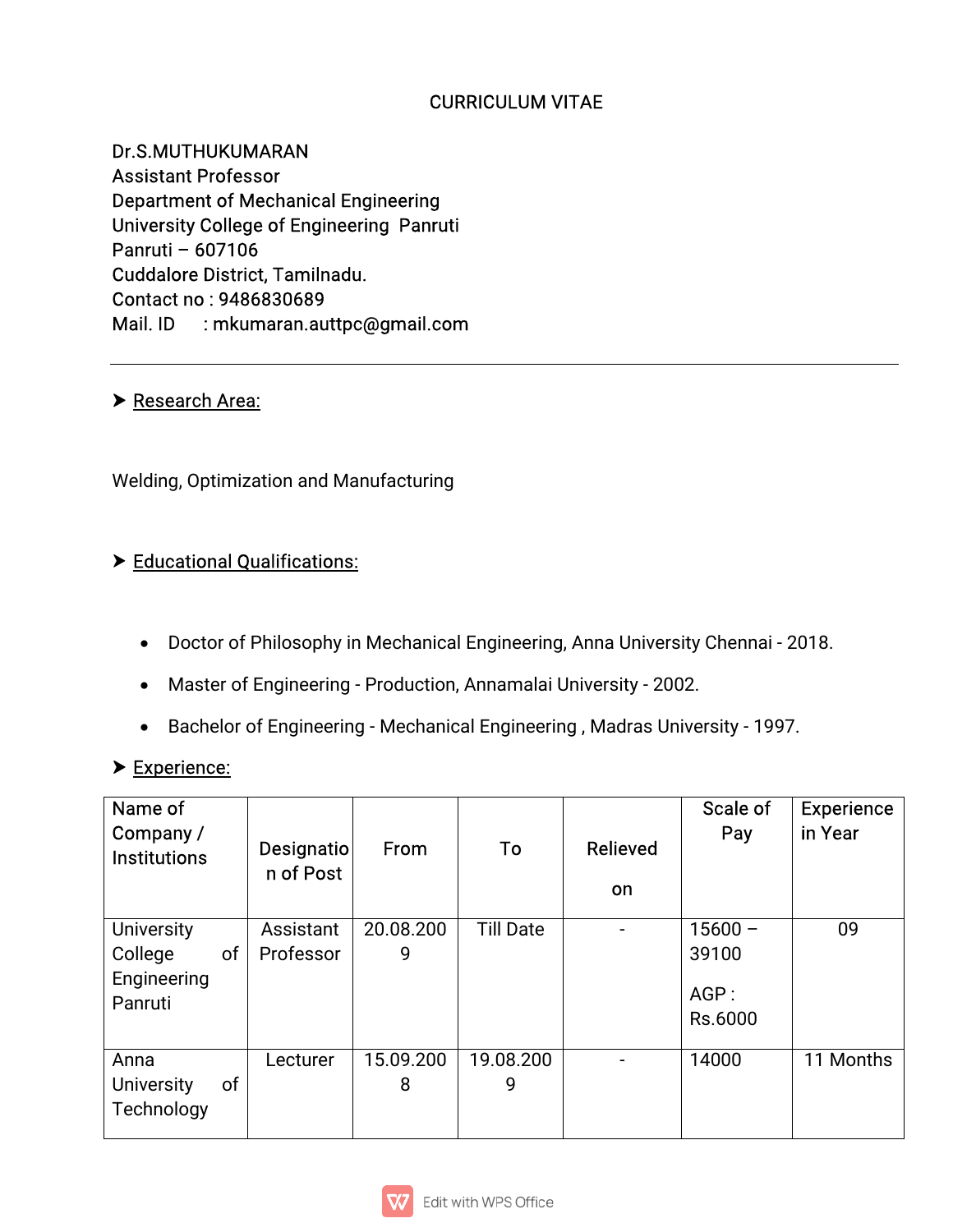| Tiruchirappalli |            |           |           |            |           |          |
|-----------------|------------|-----------|-----------|------------|-----------|----------|
|                 |            |           |           |            |           |          |
|                 |            |           |           |            |           |          |
| V.R.S.College   | Sr.Lecture | 01.04.200 | 11.09.200 | 11.09.2008 | $10000 -$ | 1 Year   |
| of Engineering  |            |           | 8         |            | $325 -$   |          |
| and             |            |           |           |            | 15200     | 5 Months |
| Technology      |            |           |           |            |           |          |
| V.R.S.College   | Lecturer   | 24.07.200 | 31.03.200 |            | $8000 -$  | 8 Months |
| of Engineering  |            | 6         | ᄀ         |            | $275 -$   |          |
| and             |            |           |           |            | 13500     |          |
| Technology      |            |           |           |            |           |          |
| Ranipettai      | Lecturer   | 24.08.200 | 28.02.200 | 28.02.2006 | Rs.8000   | 1 Year   |
| of<br>Institute |            | 4         | 6         |            |           | 6Months  |
| Technology      |            |           |           |            |           |          |
|                 |            |           |           |            |           |          |

## $\triangleright$  Additional / Academic Responsibilities at University:

- 1. Acting as "Head of the Department in-charge" of Mechanical Engineering from 30.10.2015 to till date.
- 2. Resuming office as "Coordinator(Students Affairs)" at UCE-Panruti from 17.09.2012 to till date

## Professional Activities:

- Have been handling classes for all years of Mechanical Engineering Students, First year and attending all COE related duties from the date of inception.
- Acted as Jury and Keynote Speaker for the National level Technical Symposium -2018 " Explore'18 " held on 28.03.2018 in the department of Mechanical Engineering and Civil Engineering, A.K.T Memorial College of Engineering& Technology,Kallakurichi.

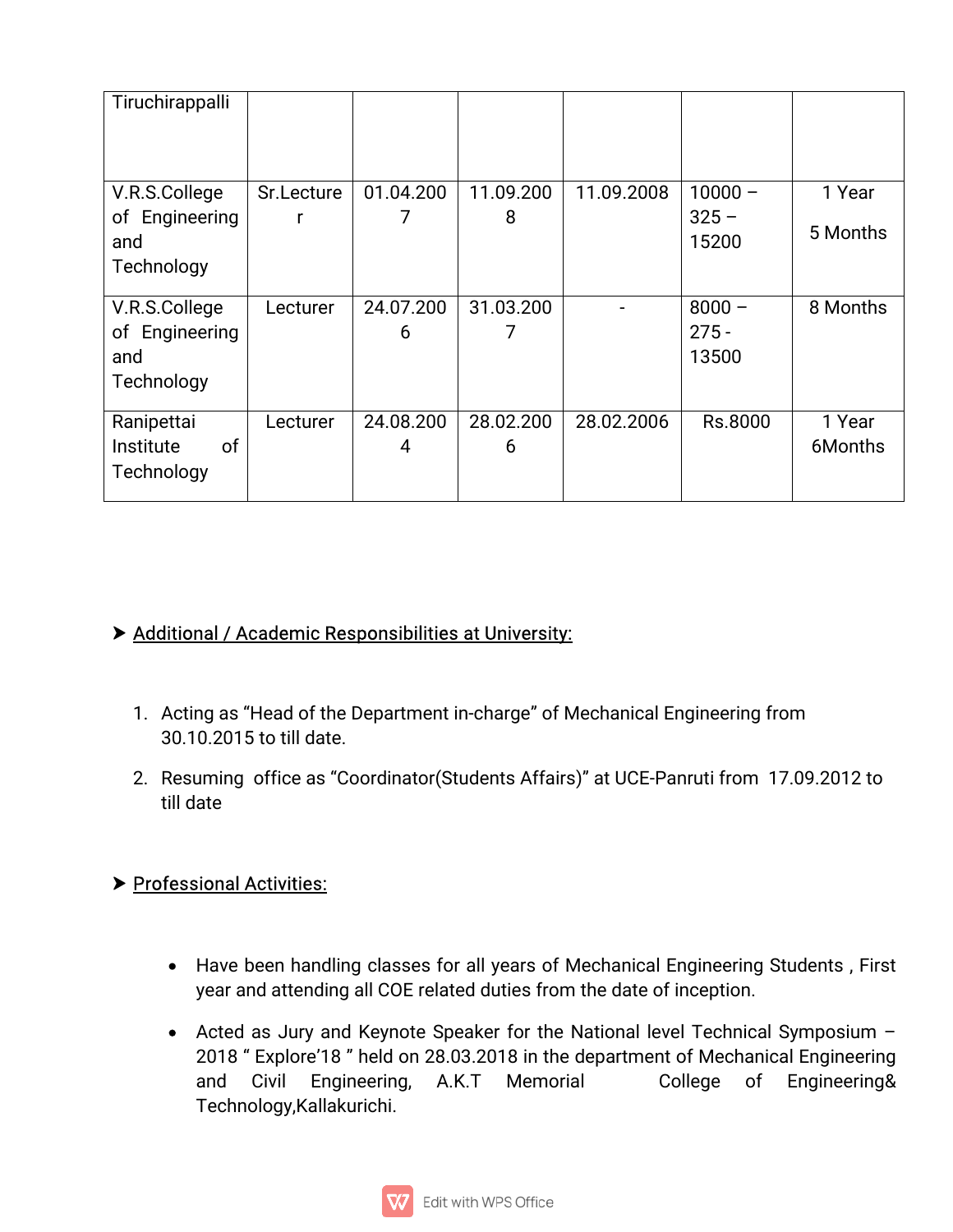- Served as Co-ordinator for the Centre for Faculty Development, Anna University, Chennai Sponsored One week FDTP on "ME 6503 Design of Machine Elements", held at Department of Mechanical Engineering, University College of Engineering Panruti, Panruti, from 17.05.2017 to 23.05.2017.
- Acted as resource person for the Anna University sponsored faculty development and training program on GE6253 Engineering Mechanics held on 18.12.2014 in the department of Mechanical Engineering, IFET College of Engineering, Villupuram.
- Acted as Judge for the National level Technical Symposium  $-$  2013 "MECH-O-DROIDZ 2K13" held on 27.09.2013 in the department of Mechanical Engineering, St. Annes College of Engineering and Technology, Panruti.
- Served as Co-ordinator for the Centre for Faculty Development, Anna University, Chennai Sponsored One week FDTP on "ME 2251 Heat and Mass Transfer", held at Department of Mechanical Engineering, University College of Engineering Panruti, Panruti, from 16.12.2013 to 22.12.2013.

## Completed B.E/M.E Projects:

- a. Number of ME Projects Completed : 01 No
- b. Number of BE Project Completed : 30 Nos

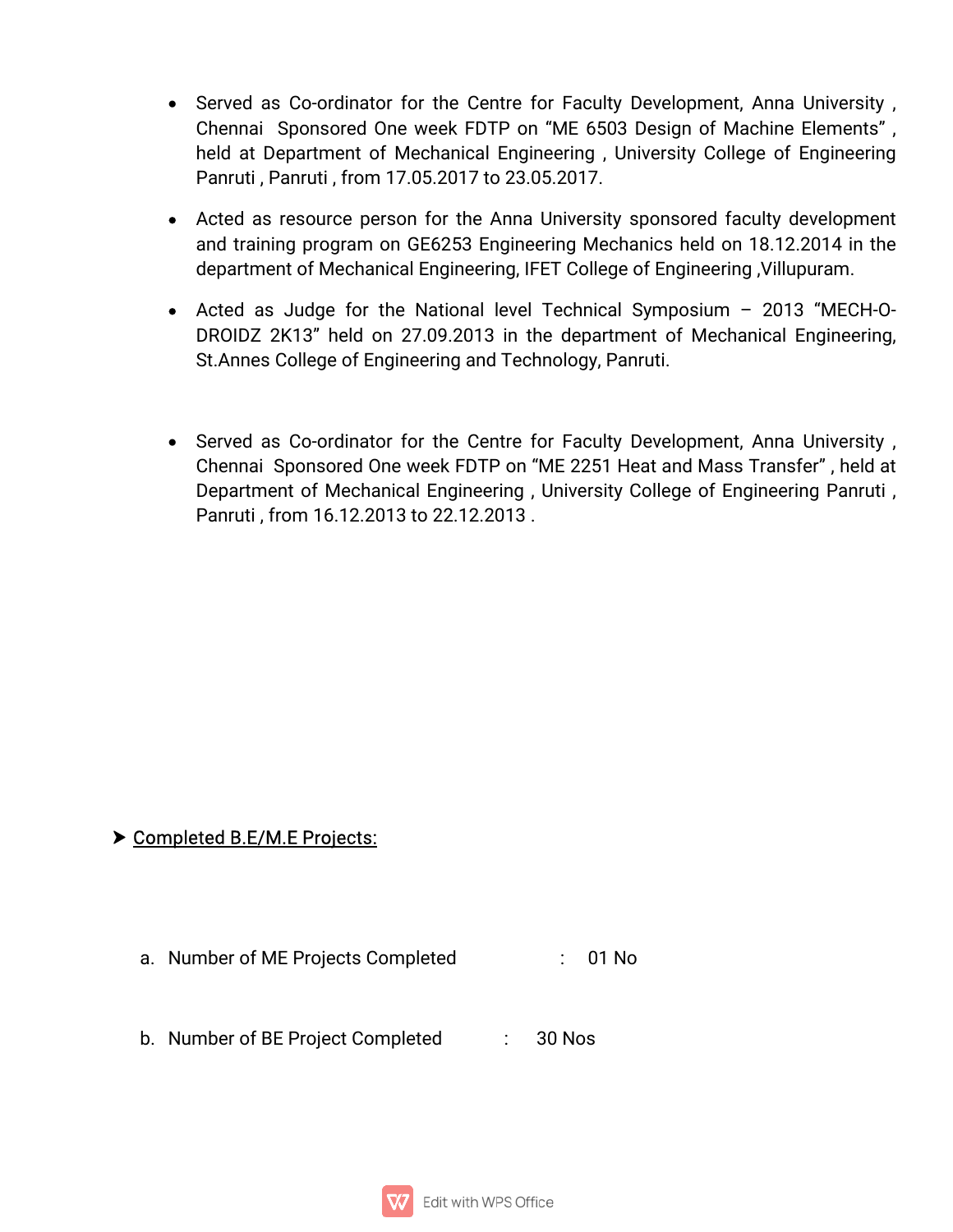▶ PhD Research Projects (Ongoing) : ONE

# Eist of Seminar / Short Term Course / FDP/ Workshop attended: (Within India)

- Attended AICTE Sponsored Two Weeks FDTP on "Nanotechnology for Energy and Agriculture sectors" held at Department of Mechanical Engineering, IFET College of Engineering, Villupuram, from 13.11.2017 to 26.12.2017 (14 Days)
- Attended Centre for Faculty Development, Anna University, Chennai Sponsored one week FDTP on "ME 6404 Thermal Engineering", held at Department of Mechanical Engineering, University College of Engineering Villupuram, Villupuram, from 13.12.2016 to19.12.2016(07Days)
- > Attended AICTE Sponsored One Week Short term course under Quality Improvement Programme on "Advances in Materials Processing Techniques" held at Department of Mechanical Engineering , Pondicherry Engineering College,Puducherry, from 05.12.2017 to 09.12.2017 (05 Days)
- Attended Workshop on " Part Programming and Operations on CNC Lathe Trainer and CNC Mill Trainer" held at Anna University, Chennai, conducted by Sine Wave Engineering Pvt Ltd, from 01.02.2016 to 05.02.2016 (05 Days)
- Attended One day workshop on "International Workshop on Preparation of Technical Articles & Research Proposals", held at University College of Engineering Villupuram, Villupuram, on 04.01.2016 (01 Day)
- > Attended TEQIP II Sponsored Two Weeks FDTP entitled " Thermal Engineering Applications for Sustainable Improvement (TEASI'15)", held at Department of Mechanical Engineering , Anna University – BIT Campus , Tiruchirappalli, from 15.06.2015 to 28.06.2015 (14 Days).

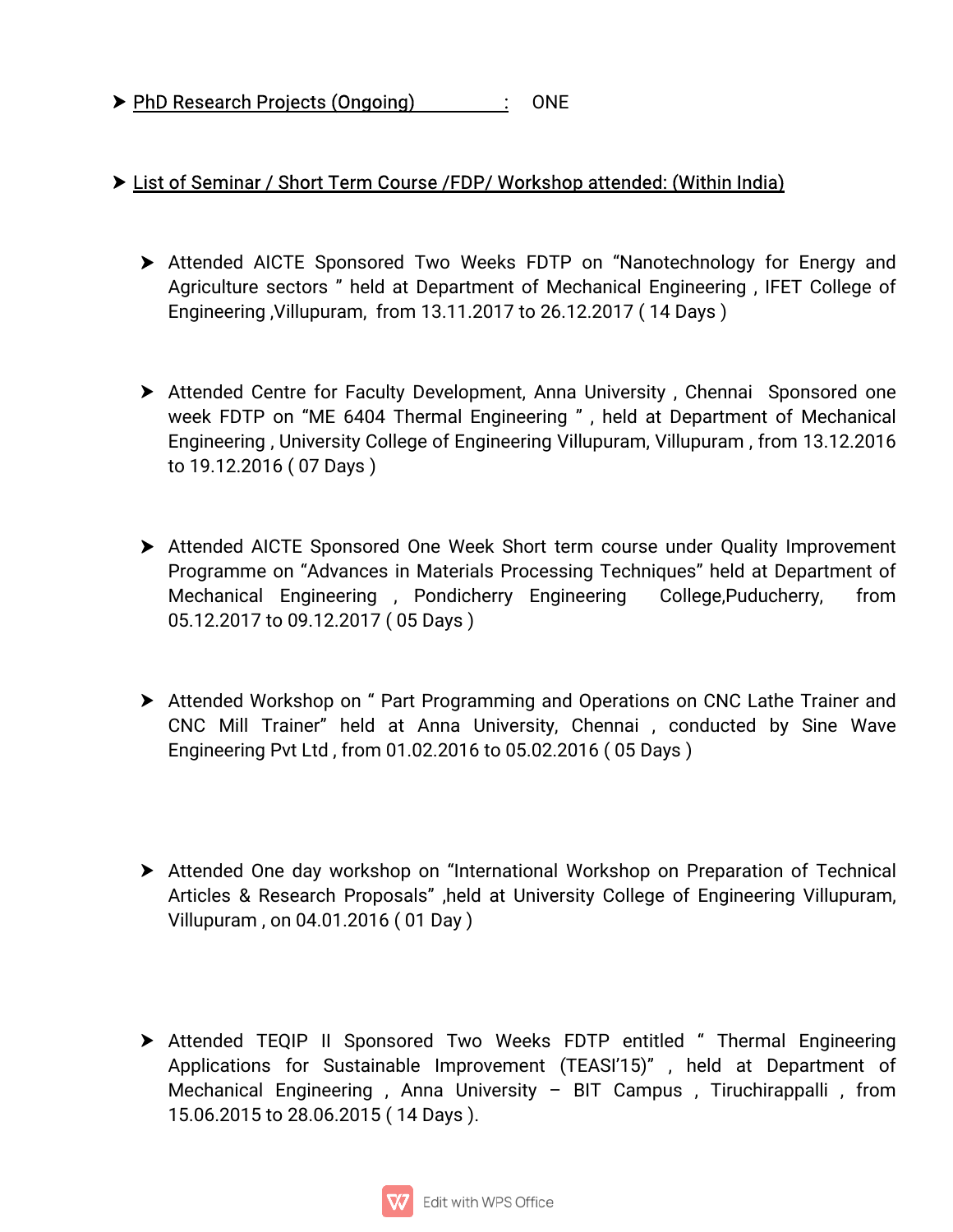- ▶ Attended One day workshop on "Recent Advances in Welding Technology", held at Kingston Engineering College, Vellore, on 20.02.2015 (01 Day)
- Attended Two days workshop on "Optimization Techniques for Engineering Applications" ", organized by Department of Mechanical Engineering, Adhiparasakthi Engineering College,Melmaruvathur,on13.02.2015&14.02.2015(02Days)
- Attended Centre for Faculty Development, Anna University, Chennai Sponsored one week FDTP on "ME 2305 Applied Hydraulics and Pneumatics", held at Department of Mechanical Engineering, University College of Engineering Ariyalur, Ariyalur, from 23.06.2014 to 29.06.2014 (07 Days)
- Attended One day workshop on "High Temperature Properties of Materials(HTPM)", Organized by Center for Materials Joining & Research(CEMAJOR), Department of Mechanical Engineering, Annamalai University, Chidambaram, on 01.02.2014 (01 Day)
- Attended TEQIP II Sponsored one Week FDP entitled " Research Avenues in Welding Technology (RAWT'13)", held at Department of Mechanical Engineering, Anna University – BIT Campus, Tiruchirappalli, from 01.08.2013 to 08.08.2013 (08 Days).
- Attended AICTE Sponsored Two Weeks Staff Development Programme on "Developing" pedagogical skills for teachers through active learning techniques" held at Department of Management Studies, M.A.M. College of Engineering, Tiruchirappalli, from 10.06.2013to22.06.2013(13Days)
- Participated in the Short term course on "Soft Skills" conducted by national Institute of Technical Teachers Training & Research from 18.03.2013 to 22.03.2013 (05 Days)
- Participated in the "Symposium for in-house research scholars (SYRES) ofed by Center for Materials Joining & Research(CEMAJOR), Department of Mechanical Engineering,

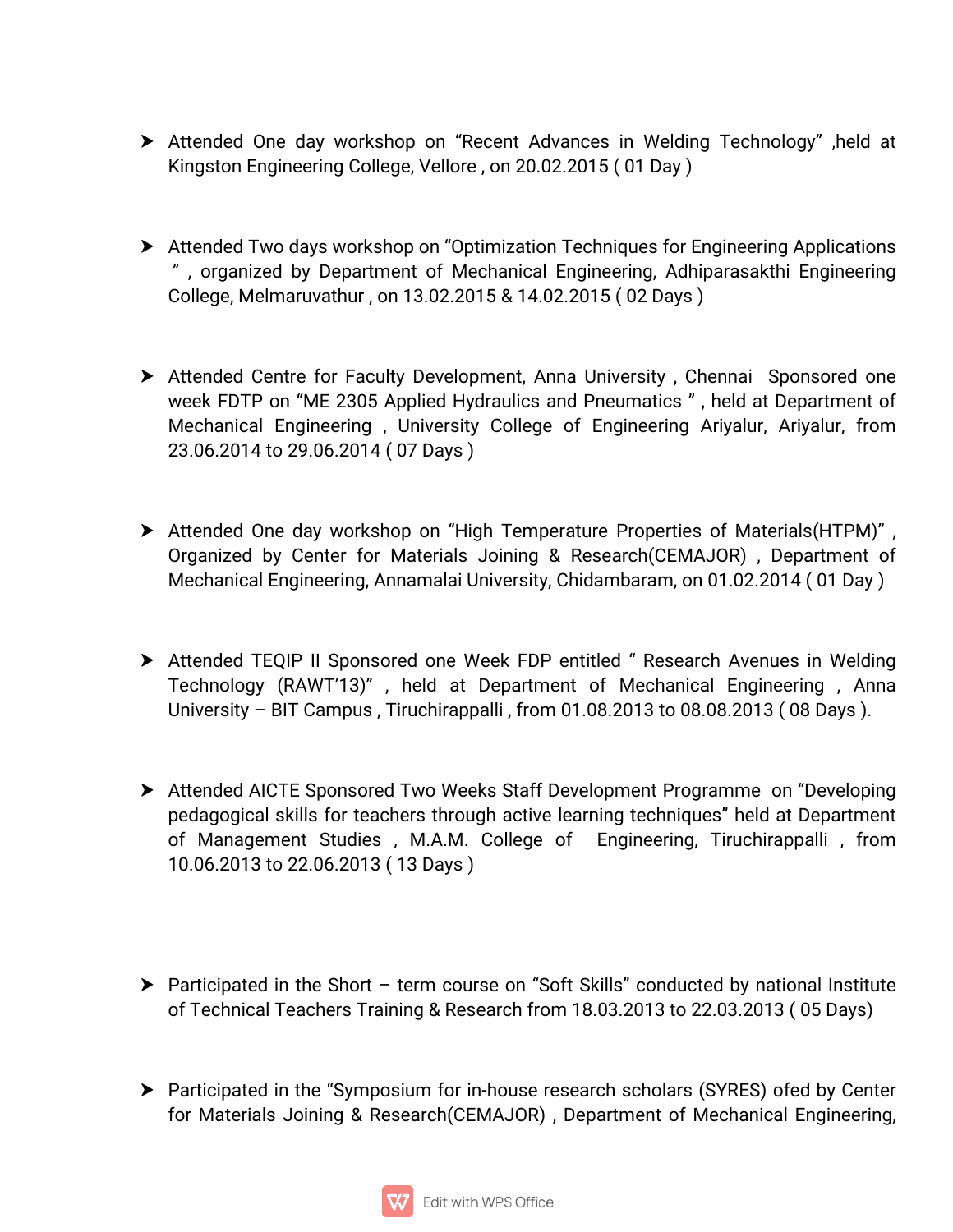Annamalai University, Chidambaram, during 11.03.2011 to 12.03.2011 (02 Days)

Participated in a Two week ISTE WORKSHOP on "Computational Fluid Dynamics" Conducted by Indian Institute of Technology Bombay from 12.06.2012 to 22.06.2012 (11 Days) at the Remote centre: National Institute of Technology Tiruchirappalli.

## International Conferences Participated:

- Participated and Orally Presented a paper entitled "Magnetic Pulse Welding of Dissimilar Materials for Automotive Applications: Testing and Evaluation" in the "International Conference on Advances in Design & Manufacturing 2014 (ICAD&M'14)", held at Department of Mechanical & Production Engineering, National Institute of Technology Tiruchirappalli, from 05.12.2014 to 07.12.2014
- Participated and Orally Presented a paper entitled "Numerical Simulation of Friction Stir Welding of Al-7075" in the "International Conference on Emerging Trends in Mechanical & Industrial Engineering (ICETMIE-2017)", held at Department of Mechanical Engineering, The NorthCap University, Gurugram from 13.10.2017 to 14.10.2017

# > Publications:

a.Books: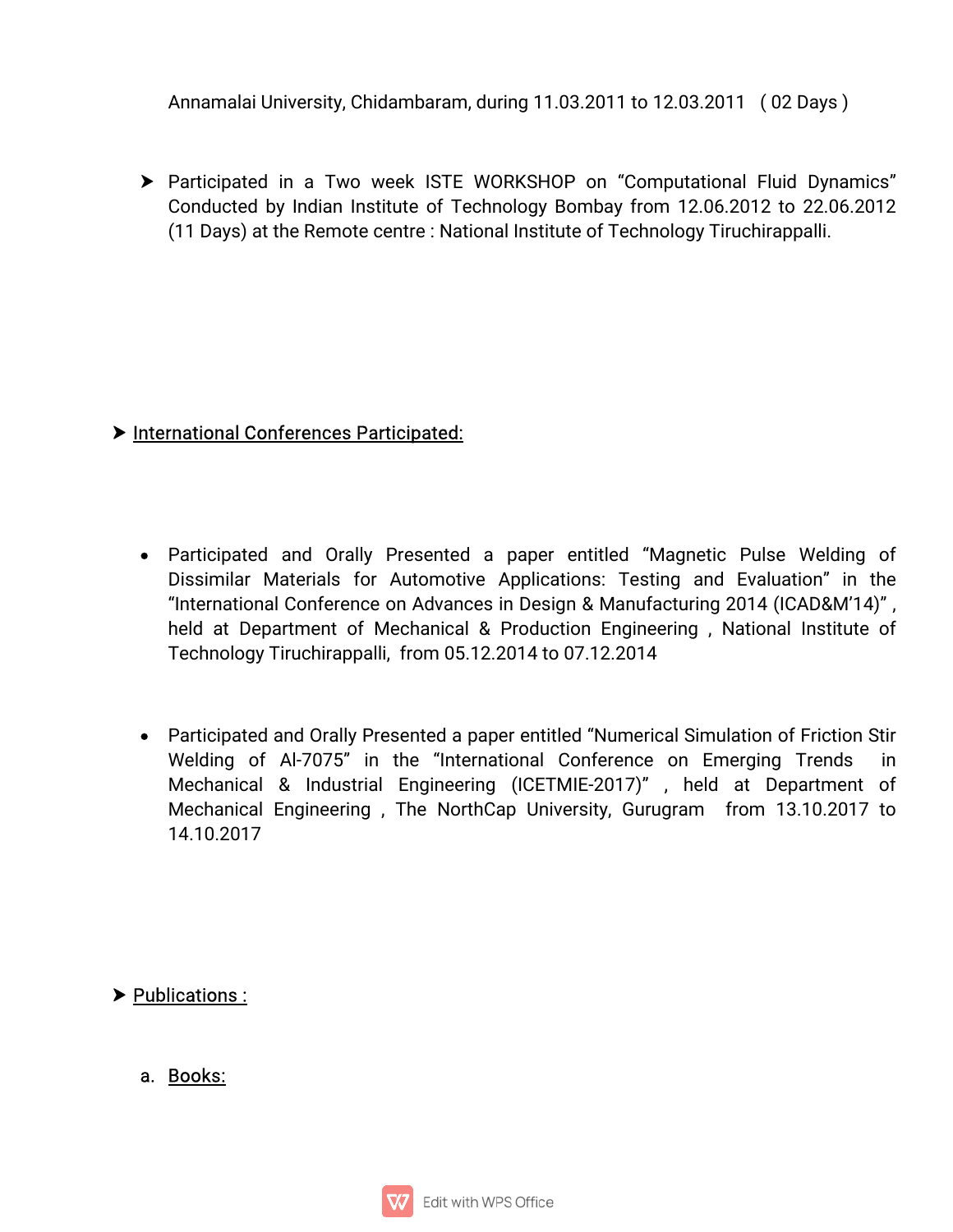- Co Authored a Book entitled " Power Plant Engineering", published through Sri Krishna Hitech Publishing Company Pvt.Ltd, Plot No.14, Lakshmi Kanthammal 1<sup>st</sup> st Street, Rajiv Nagar, Vanagaram, Chennai - 600 077, Tamilnadu, with ISBN: 978-93-86590-29-9.
- Co Authored a Book entitled "Material Science", published through Vishnu Prints Media A Group of Sri Krishna Hitech Publishing Company Pvt.Ltd, Chennai - 600 077, Tamilnadu, with ISBN: 978-93-85374-84-5.

#### b. International Journals:

- Muthukumaran Sivalingam, Rajmohan Kesavalu, 'Review on the influence of Wire EDM Process Parameters – A Wide Range of Materials', Comptes Rendus De l'Academie Bulgare Des Sciences, Accepted for publication in August 2018 Issue.
- Muthukumaran, S, Senthil Kumar, A, Arungalai Vendhan, S&Kudiyarasan, S 2017, 'Experimental and numerical simulation of magnetic pulses for joining of dissimilar materials with dissimilar geometry with electromagnetic welding process', International Journal of Applied Electromagnetics and Mechanics, vol.53 no.2, pp.237-249, DOI: 10.3233/JAE -160029, ISSN 1383-5416, (Anna University recommended Journal: Annexure I, Impact Factor: 0.724).
- N.B.Karthik Babu, S.Muthukumaran, S.Arokiasamy & T.Ramesh 2018, Thermal and Mechanical Behavior of the Coir Powder Filled Polyester Micro - Composites, Journal of Natural Fibers, pp 1-11, DOI 10.1080/15440478.2018.1555503.
- N.B.Karthik Babu, S.Muthukumaran, T.Ramesh & S.Arokiasamy 2019, Effect of Agrowaste Microcoir Pith and Dynamic Mechanical Behavior of Polyester Composites, Journal of Natural Fibers, pp1-13, DOI: 10.1080/15440478.2019.1636745.
- K.Manikandan, P.Ranjith kumar, S.Muthukumaran, B.Suresh kumar, vol.23, No.1, January, 2020, pp.31-35, Effect of WEDM Process Parameters on Surface Roughness and Waviness of Inconel 603XL, Journal of New Materials for Electrochemical Systems, DOI10.14447/jnmes.v23i1.a06.